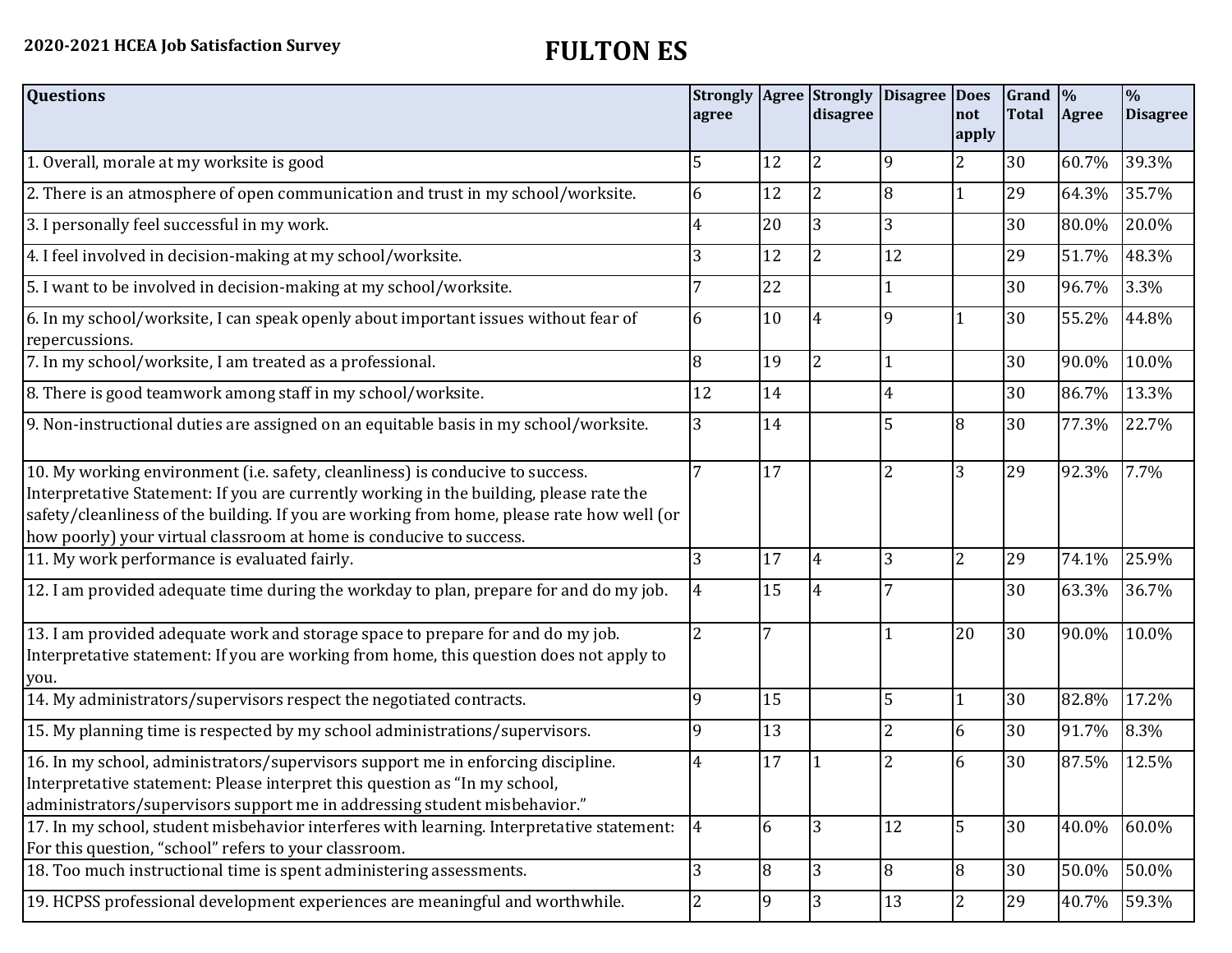| 20. Increased workload has contributed to a decline in my morale.                                                                                          | 9               | 13              |                | 5              | 3              | 30 | 81.5%   | 18.5%  |
|------------------------------------------------------------------------------------------------------------------------------------------------------------|-----------------|-----------------|----------------|----------------|----------------|----|---------|--------|
| 21. I am paid fairly.                                                                                                                                      |                 | 10              | 9              | 11             |                | 30 | 33.3%   | 66.7%  |
| 22. I have confidence in the leadership exhibited by the HCPSS Superintendent.                                                                             | 6               | 17              |                | $\overline{7}$ |                | 30 | 76.7%   | 23.3%  |
| 23. I have confidence in the leadership exhibited by the Howard County Board of<br>Education.                                                              | 3               | 16              | 2              | 8              |                | 29 | 65.5%   | 34.5%  |
| 24. I have confidence in the leadership exhibited by the Howard County Education<br>Association (HCEA).                                                    | 15              | $\overline{13}$ |                | $\mathbf{1}$   |                | 30 | 93.3%   | 6.7%   |
| 25. I feel that HCPSS offers me the possibility of advancing professionally in the field of<br>education.                                                  | $\overline{2}$  | 17              | 3              | $\overline{4}$ | 4              | 30 | 73.1%   | 26.9%  |
| 26. In my position, I receive appropriate and adequate support and training.                                                                               | 3               | 17              | 3              |                |                | 30 | 66.7%   | 33.3%  |
| 27. During this current school year, I have experienced harassing behavior from<br>colleagues.                                                             |                 |                 | 21             | 9              |                | 30 | $0.0\%$ | 100.0% |
| 28. During this current school year, I have experienced harassing behavior from<br>administrators/supervisors.                                             | 1               | $\overline{2}$  | 21             | 6              |                | 30 | 10.0%   | 90.0%  |
| 29. During this current school year, I have experienced harassing behavior from parents.                                                                   | 3               | 3               | 12             | 10             | $\overline{2}$ | 30 | 21.4%   | 78.6%  |
| 30. At my school I spend most of my PIP time on non-instructional activities.                                                                              |                 | $\overline{2}$  | $\overline{2}$ | 13             | 12             | 30 | 16.7%   | 83.3%  |
| 31. At my school our administrator includes time during PIP for teacher-initiated<br>collaboration.                                                        | 3               | 15              |                | 1              | 10             | 29 | 94.7%   | 5.3%   |
| 32. In my school, I spend too much time in meetings.                                                                                                       | 3               | $\overline{4}$  | $\overline{2}$ | 18             | $\overline{3}$ | 30 | 25.9%   | 74.1%  |
| 33. In my school, there is adequate support for special education students.                                                                                | $\overline{2}$  | $\overline{7}$  | 6              | 13             | $\overline{2}$ | 30 | 32.1%   | 67.9%  |
| 34. My administrator/supervisor provides people working from home with flexibility in<br>their workday.                                                    | 10              | 16              |                | 3              | 1              | 30 | 89.7%   | 10.3%  |
| 35. My administrator/supervisor has reasonable expectations of workload for staff while<br>in virtual learning.                                            | $\overline{9}$  | 15              |                | 3              | $\overline{2}$ | 30 | 85.7%   | 14.3%  |
| 36. Students have adequate technology and tools (hardware/software/connectivity) to<br>participate in virtual learning.                                    | $\overline{7}$  | 21              |                | $\mathbf{1}$   | 1              | 30 | 96.6%   | 3.4%   |
| 37. Staff have adequate technology hardware (e.g. computers, document cameras, other<br>technology hardware) to meet the requirements of virtual learning. | 3               | 19              |                | 8              |                | 30 | 73.3%   | 26.7%  |
| 38. HCPSS has provided the software I need to do my job and collaborate with colleagues.                                                                   | $7\overline{ }$ | 18              |                | 3              | $\overline{2}$ | 30 | 89.3%   | 10.7%  |
| 39. The software and online services provided by HCPSS to do my job are difficult and/or<br>time-consuming to use.                                         | 3               | 6               | $\mathbf{1}$   | 18             | $\overline{2}$ | 30 | 32.1%   | 67.9%  |
| 40. In my class, I feel that students are engaged in virtual learning                                                                                      | 3               | 19              |                | 3              | $\sqrt{5}$     | 30 | 88.0%   | 12.0%  |
|                                                                                                                                                            |                 |                 |                |                |                |    |         |        |